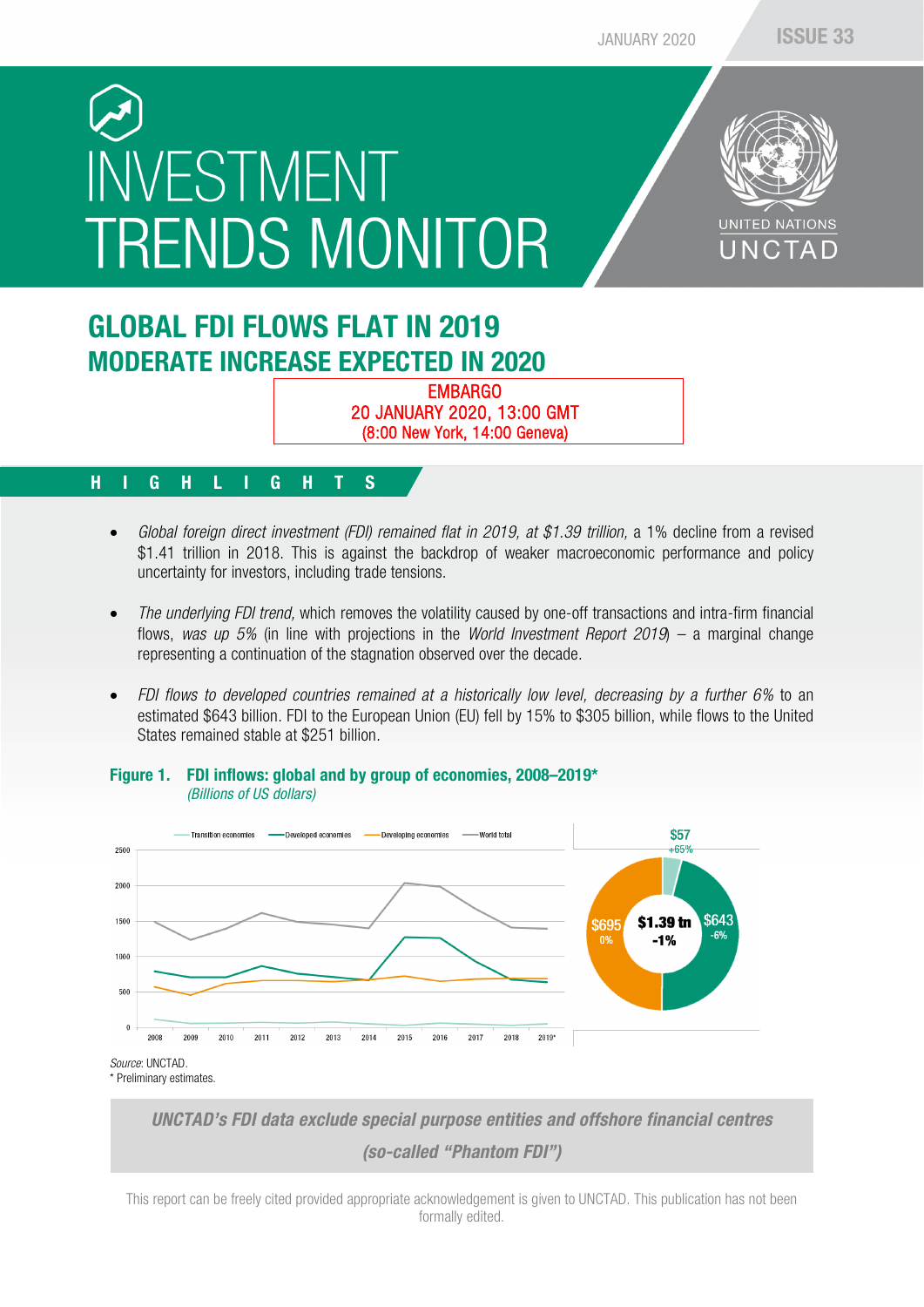- Trends in selected economies:
	- FDI in the United Kingdom down 6% as Brexit unfolds.
	- ° Hong Kong, China divestments cause a 48% FDI decline among turbulence.
	- ° Singapore up 42% in a buoyant ASEAN region.
	- ° Zero-growth of flows to both the United States and China.
	- ° Brazil up 26% at the start of a privatization programme.
	- ° German inflows triple as MNEs extend loans to foreign affiliates in a year of slow growth.
- *Looking ahead, UNCTAD expects FDI flows to rise marginally in 2020* on the back of further modest growth of the world economy. Corporate profits are expected to remain high and signs of waning trade tensions emerge. However, the decrease of announced greenfield projects by 22% – an indicator of future trends, high geopolitical risks and concerns about a further shift towards protectionist policies temper expectations.

\_\_\_\_\_\_\_\_\_\_\_\_\_\_\_\_\_\_\_\_\_\_\_\_

Global FDI flows<sup>[1](#page-1-0)</sup> remained flat in 2019, at an estimated \$1.39 trillion, down 1% from a revised \$1.41 trillion in 2018. Flows declined in Europe and developing Asia, remained unchanged in North America and increased in Africa, Latin America and the Caribbean and transition economies (figure 2). The impact of the 2017 US tax reform which reduced US outward FDI flows and global FDI in 2018 appear to have diminished in 2019.



#### Figure 2. FDI inflows by region, 2018 and 2019\* *(Billions of US dollars)*

\* Preliminary estimates.

*Source*: UNCTAD.

<span id="page-1-0"></span><sup>&</sup>lt;sup>1</sup> This GITM is based on FDI inflows for 150 economies for which data are available for at least part of 2019, as of 17 January 2020. These countries account for 98% of global FDI flows. Annual figures are estimated based on available partial-year data, in most cases up to the third quarter of 2019. The proportion of inflows from these economies in total inflows to their respective region in 2018 is used to extrapolate 2019 regional and global data. Quarterly FDI data are based on the directional principle. For a few countries data following the asset/liability principle was used for estimation. UNCTAD's FDI data exclude special purpose entities (SPEs) and offshore financial centres.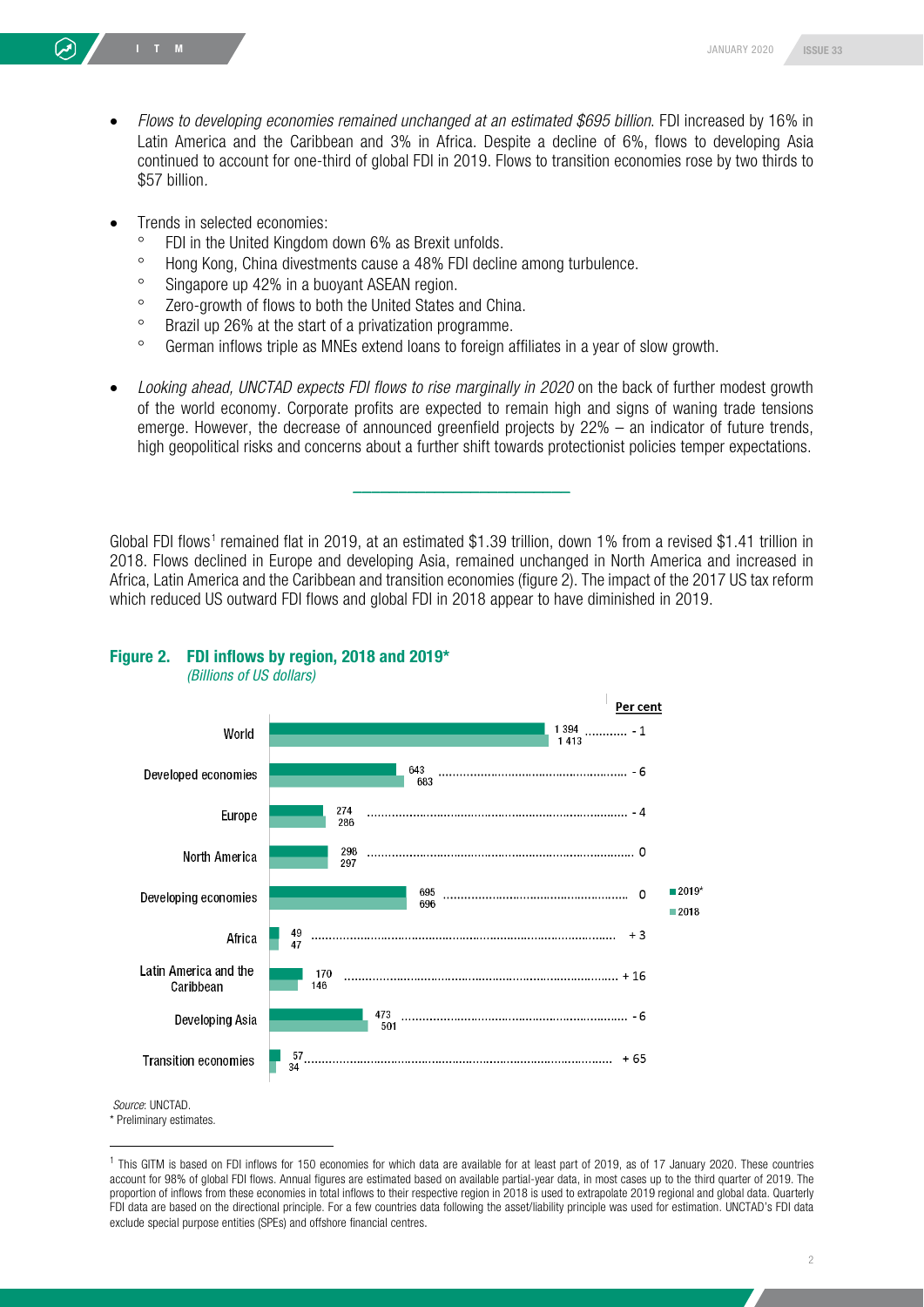Developing economies continue to absorb more than half of global FDI flows and half of the top 10 largest recipients of FDI fall in this category (figure 3). The United States remained the largest recipient of FDI, attracting \$251 billion in inflows, followed by China with flows of \$140 billion and Singapore with \$110 billion.



#### Figure 3. FDI inflows: top 10 host economies, 2018 and 2019\*

*(Billions of US dollars)*

*Source*: UNCTAD. \* Preliminary estimates.

# Significant variations among developed economies

FDI flows to developed economies fell by 6% to an estimated \$643 billion from their revised \$683 billion in 2018. FDI remained at a historically low-level, at half of their peak in 2007. Equity investment flows exhibit sluggishness. Cross-border M&As targeting the region registered a sharp decrease in value (40% to \$411 billion). The falling value of announced greenfield projects (-12% to \$329 billion) also points to weakness in (planned) capital expenditures of affiliates of multinational enterprises (MNEs) in these markets.

The trend for developed economies was conditioned by FDI dynamics in the *European Union*, where inflows declined by 15% to an estimated \$305 billion. During 2019, a number of EU countries experienced strong volatility in FDI flows compared to the previous year. FDI to the Netherlands fell by 98% (from \$114 billion to \$1.9 billion), in part due to a large divestment (a \$36 billion IPO of a foreign affiliate of Nasper (South Africa)). In contrast, flows to Ireland rose to \$37 billion from -\$28 billion in 2018, mainly due to the largest cross-border deal recorded in 2019 (Takeda Pharmaceutical Co Ltd of Japan acquired the share capital of Shire PLC for \$61 billion).

Flows to the United Kingdom declined by 6% to an estimated \$61 billion, mainly due to a lack of large deals targeting the country. The value of cross-border M&As halved in 2019 from the high level of 2018. Inflows to Spain declined from \$45 billion to \$6 billion, partly due to debt restructuring in foreign affiliates. In contrast, FDI flows to France and Germany rose to \$52 billion and \$40 billion respectively, from \$37 billion and \$12 billion in 2018, mainly due to an increase in intra-company loans to foreign affiliates.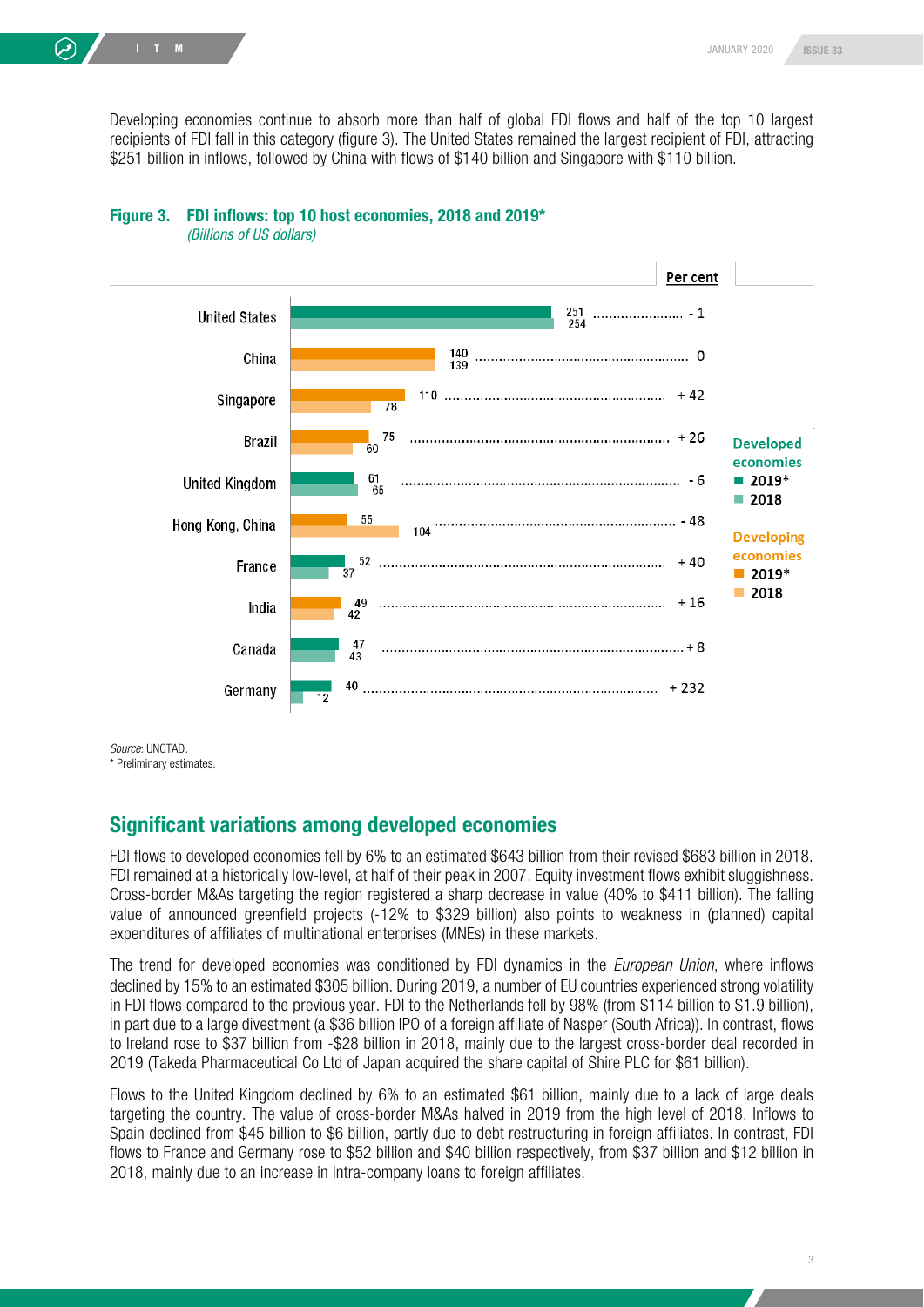$\odot$ 

#### Table 1.FDI inflows, cross-border M&As and announced greenfield projects, by region, 2018–2019<sup>a</sup> *(Billions of US dollars)*

| Region                          | <b>FDI inflows</b> |                   |             | <b>Cross-border M&amp;As</b> |      |             | Announced greenfield project values |                   |             |
|---------------------------------|--------------------|-------------------|-------------|------------------------------|------|-------------|-------------------------------------|-------------------|-------------|
|                                 | 2018               | 2019 <sup>a</sup> | Growth rate | 2018                         | 2019 | Growth rate | 2018                                | 2019 <sup>a</sup> | Growth rate |
|                                 |                    |                   | (9/0)       |                              |      | $(\%)$      |                                     |                   | (%)         |
| World                           | 1413               | 394               | -1          | 816                          | 490  | $-40$       | 999                                 | 784               | -22         |
| Developed economies             | 683                | 643               | -6          | 689                          | 411  | $-40$       | 375                                 | 329               | -12         |
| European Union                  | 357                | 305               | $-15$       | 362                          | 158  | $-56$       | 203                                 | 182               | $-10$       |
| North America                   | 297                | 298               | 0           | 224                          | 180  | $-19$       | 123                                 | 109               | $-11$       |
| Developing economies            | 696                | 695               | 0           | 124                          | 77   | -38         | 573                                 | 411               | -28         |
| Africa                          | 47                 | 49                | 3           | ◠                            | 5    | 238         | 76                                  | 62                | $-19$       |
| Latin America and the Caribbean | 146                | 170               | 16          | 39                           | 22   | $-44$       | 78                                  | 103               | 32          |
| Developing Asia                 | 501                | 473               | -6          | 84                           | 49   | $-41$       | 418                                 | 246               | $-41$       |
| <b>Transition economies</b>     | 34                 | 57                | 65          | 3                            |      | $-46$       | 51                                  | 44                | $-14$       |

*Source*: UNCTAD.

<sup>a</sup> Preliminary estimate.

FDI flows to *North America* remained flat at \$298 billion. Flows to the United States decreased by only 1% to an estimated \$251 billion. While investment in the United States from Canada and the EU declined by 24% and 6% respectively, there was increase of investment from Japan and Australia. Germany, Japan and the Netherlands were the largest investors in the United States. In Canada, flows increased by 8% to \$47 billion mainly due to intra-company loans.

FDI flows to other developed countries fell by 30% to \$70 billion. The decline of cross-border M&A sales in Australia contributed to the decrease of FDI inflows by 42% to \$39 billion. Flows to Israel declined also, by 28% to an estimated \$15 billion, while FDI to Japan rose moderately by 9% to \$11 billion.

#### FDI flows to developing economies remained stable

FDI flows to developing economies remained stable at an estimated \$695 billion. Latin America and the Caribbean saw an increase of 16%, with growth concentrated in South America. Africa continued to register a modest rise (+3%) while flows to developing Asia fell by 6%.

FDI flows into *developing Asia* reached an estimated \$473 billion in 2019. The overall decline was driven mostly by a 21% drop in investment in *East Asia*. Investment to Hong Kong, China almost halved to \$55 billion as divestments continued through the year. Flows to the Republic of Korea also saw a decline of 46% to \$7.8 billion, attributed to trade tensions and investment policy changes. Inflows to China remained stable at \$140 billion.

*South-East Asia* continued to be the region's growth engine; FDI rose to an estimated \$177 billion, a 19% increase from 2018. Singapore, the biggest FDI host country in the region, continued to grow in 2019 – by 42% to \$110 billion, driven by deals in the information and communication sector. Investments into Indonesia rose 12% to \$24 billion with significant flows going into wholesale and retail trade (including the digital economy) and manufacturing.

*South Asia* recorded a 10% increase in FDI to \$60 billion. The growth was driven by India, with a 16% increase in inflows to an estimated \$49 billion. The majority went into services industries, including information technology. Inflows into Bangladesh and Pakistan declined by 6% and 20%, respectively, to \$3.4 billion and \$1.9 billion.

In *West Asia*, FDI flows declined by 16% to an estimated \$25 billion, from \$30 billion in 2018. Flows to Turkey cooled off from \$13 billion in 2018 to \$8.3 billion due to economic headwinds. Investment in Saudi Arabia increased by 9% to an estimated \$4.6 billion with some deals outside the oil and gas sector. For example, the largest M&A deal in the country was in metals, with Tronox Ltd (United States) acquiring part of National Titanium (Saudi Arabia) for \$2.2 billion.

FDI to *Latin America and the Caribbean* increased by 16% in 2019, reaching an estimated \$170 billion. In South America, flows grew by 20% to an estimated \$119 billion, with decreases in Argentina and Ecuador offset by growing flows to Brazil, Chile, Peru and Colombia. Brazil registered a 26% increase to \$75 billion, partly driven by the country's privatization program launched in July as part of the administration's efforts to jumpstart the economy. The first of these privatizations involved a gas distribution company – Transportadora Associada de Gas – bought by a consortium of investors led by Engie (France) for almost \$8.7 billion. In 2020, divestments of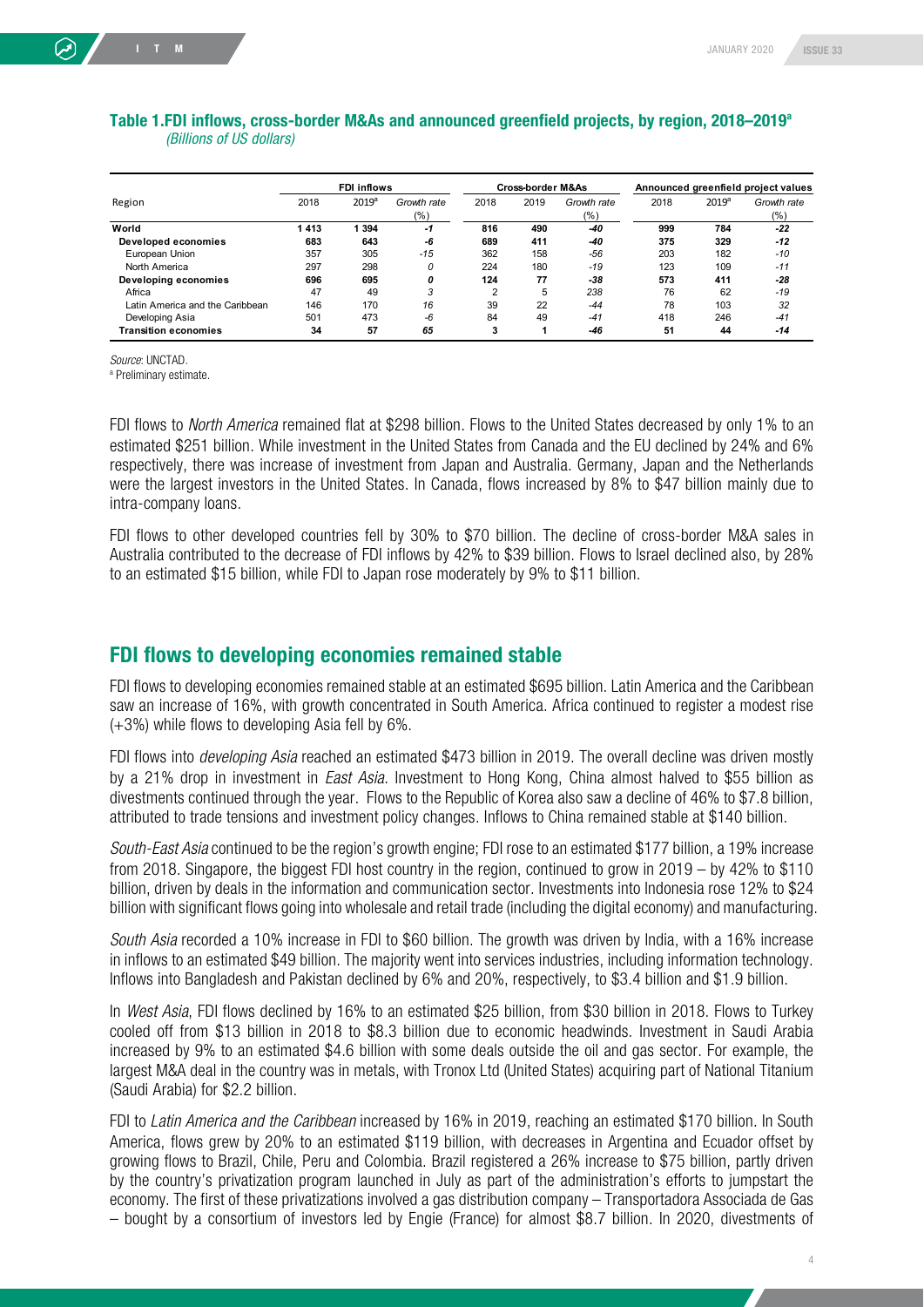subsidiaries of State companies are expected to gain pace; the privatization of large companies like Electrobras, Latin America's largest power utility, and Telebras is likely to attract further FDI. Preliminary data on announced greenfield investments in the country support this outlook with the value of projects more than doubling compared to 2018, especially in the renewable energy and the automotive industries. In Argentina, a deepening currency crisis and the application of restrictive measures on international operations have led to a halving of inflows (to \$6.3 billion). FDI to Chile, Peru and Colombia all increased significantly, supported by economic growth above the regional average and new public investments into infrastructure and mining (Peru and Chile). Social unrest and political turmoil late in 2019 dampen expectations for inflows in 2020.

Flows to *Central America* grew by 4% to an estimated \$46 billion. FDI to Mexico increased by 3% to an estimated \$35 billion; the new trade agreement USMCA lifted expectations for easier economic relations. Flows to Panama and Costa Rica, the two other main destinations in the region, grew to \$6.5 and \$2.3 billion respectively. In Panama, most of the increase can be attributed to increased intra-company loans. In Costa Rica more than half of flows went into the free trade zones.

In the *Caribbean* (excluding offshore financial centres), inflows grew by 49% to an estimated \$4.2 billion led by growing investments in the Dominican Republic where FDI reached an estimated \$2.7 billion and in Trinidad and Tobago where inflows turned positive to an estimated \$600 million.

FDI flows to *Africa* amounted to an estimated \$49 billion – an increase of 3%. Persistent global economic uncertainty and the slow pace of reforms seeking to address structural productivity bottlenecks in many economies continue to hamper investment in the continent. Egypt remained the largest FDI recipient in Africa with a 5% increase in inflows to \$8.5 billion. The country's efforts to implement economic reforms have resulted in strengthened investor confidence. While FDI to the country was still driven by the oil and gas sector, major investments in the non-oil economy emerged, notably in telecommunications, real estate and tourism. Despite the increase in Egypt, FDI to North Africa declined by 11% to \$14 billion, due to a significant (45%) slowdown in flows to Morocco (\$2 billion from \$3.6 billion in 2018).

In contrast, FDI to *Southern Africa* increased by 37% to \$5.5 billion mainly due to the slowdown in net divestment from Angola. South Africa consolidated last year's recovery with inflows remaining almost constant at a little more than \$5 billion. In addition to intra-company transfers by existing investors, investment to the country was led by M&A deals in business services and petroleum refining. FDI flows to *East Africa* remained steady totaling \$8.8 billion. Flows to Ethiopia, Africa's fastest growing economy, slowed down by a quarter to \$2.5 billion. China was the largest investor in Ethiopia in 2019, accounting for 60% of newly approved FDI projects. Inflows to Uganda increased by almost 50% to \$2 billion due to the continuation of the development of major oil fields and an international oil pipeline. Flows to *West Africa* increased by 17% to an estimated \$11 billion as investment surged in Nigeria by 71% to \$3.4 billion. FDI to the continent's largest economy was buoyed by resource seeking inflows in the oil and gas sector. However, the development of a \$600 million steel plant in Nigeria's Kaduna state offers some evidence of investment diversification, a long-standing policy objective. FDI to *Central Africa* rose by 6% to \$9.3 billion, with the resource-oriented profile of investment persisting.

After two years of low inflows, FDI to the *transition economies* started a rebound in 2019, growing by 65%, to an estimated \$57 billion. The pick-up was driven partly by an expectation of higher economic growth in the region in 2020 and more stable prices for natural resources. In the Russian Federation, inflows more than doubled to \$33 billion. Both equity investment and reinvested earnings rose substantially as investors' confidence increased. As a result of the doubling of FDI into the Russian Federation, the inflows of the Commonwealth of Independent States (CIS) and Georgia reached \$49 billion, 82% up from 2018. Flows to South-East Europe remained unchanged at \$7.4 billion. Flows to Serbia grew by 6%, to \$4.4 billion. In contrast with buoyant FDI inflows, the cross-border M&A sales of transition economies fell by 46%, to \$1.4 billion only, their lowest level since 2015.

FDI prospects for transition economies in 2020 remain subdued, as suggested by the decline in the value of announced greenfield projects in 2019 which dropped by 14%, to \$44 billion. In addition, uncertainties remain high in terms of the policy environment for FDI in various key economies of the region, including the Russian Federation.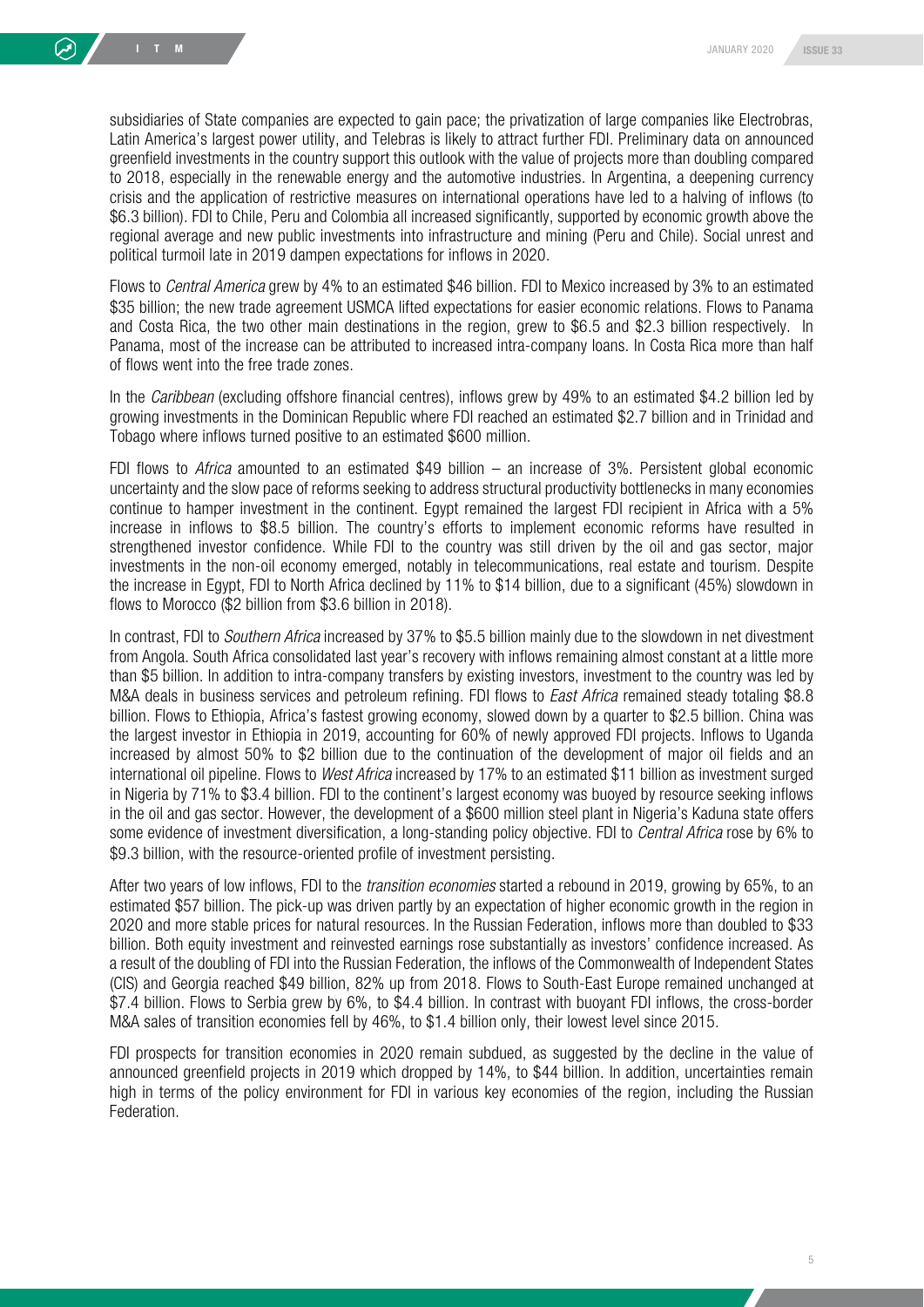Cross-border M&As decreased by 40% in 2019 to \$490 billion – the lowest level since 2014 (figure 4). Slowed down by sluggish Eurozone growth and Brexit, European M&A sales halved to \$190 billion. Deals targeting United States companies remained significant – accounting for 31% of total M&As. The fall in global cross-border M&As sales was deepest in the services sector (-56% to \$207 billion), followed by manufacturing (-19%, to \$249 billion) and primary sector (-14%, to \$34 billion). In particular, sales of assets related to financial and insurance activities and chemicals fell sharply. The decline in M&A values was driven also by a lower number of megadeals. In 2019, there were 30 megadeals above \$5 billion compared to 39 in 2018.

The decline of cross-border M&As in 2019 (-40%) was much stronger than the 14% decrease in total M&A activity (including domestic deals) worldwide, continuing the trend of the last few years of relative impopularity of crossborder expansions and consolidations through deals.

#### Figure 4. Value of cross-border M&As, 2008–2019

*(Billions of US dollars)*



*Source*: UNCTAD, cross-border M&A database (unctad.org/fdistatistics).

## Looking ahead: growth with significant risks

FDI flows are still expected to rise moderately in 2020, as current projections show the global economy to improve somewhat from its weakest performance since the global financial crisis in 2009. GDP growth, gross fixed capital formation and trade are projected to rise, both at the global level and, especially, in several large emerging markets. Such an improvement in macroeconomic conditions could prompt MNEs to resume investments in productive assets, given also their easy access to cheap money, the fact that corporate profits are expected to remain solid in 2020, and hopes for waning trade tensions between the United States and China.

However, significant risks persist, including high debt accumulation among emerging and developing economies, geopolitical risks and concerns about a further shift towards protectionist policies. In addition, in 2019, greenfield project announcements (figure 5) – an indicator of future trends – have slowed down.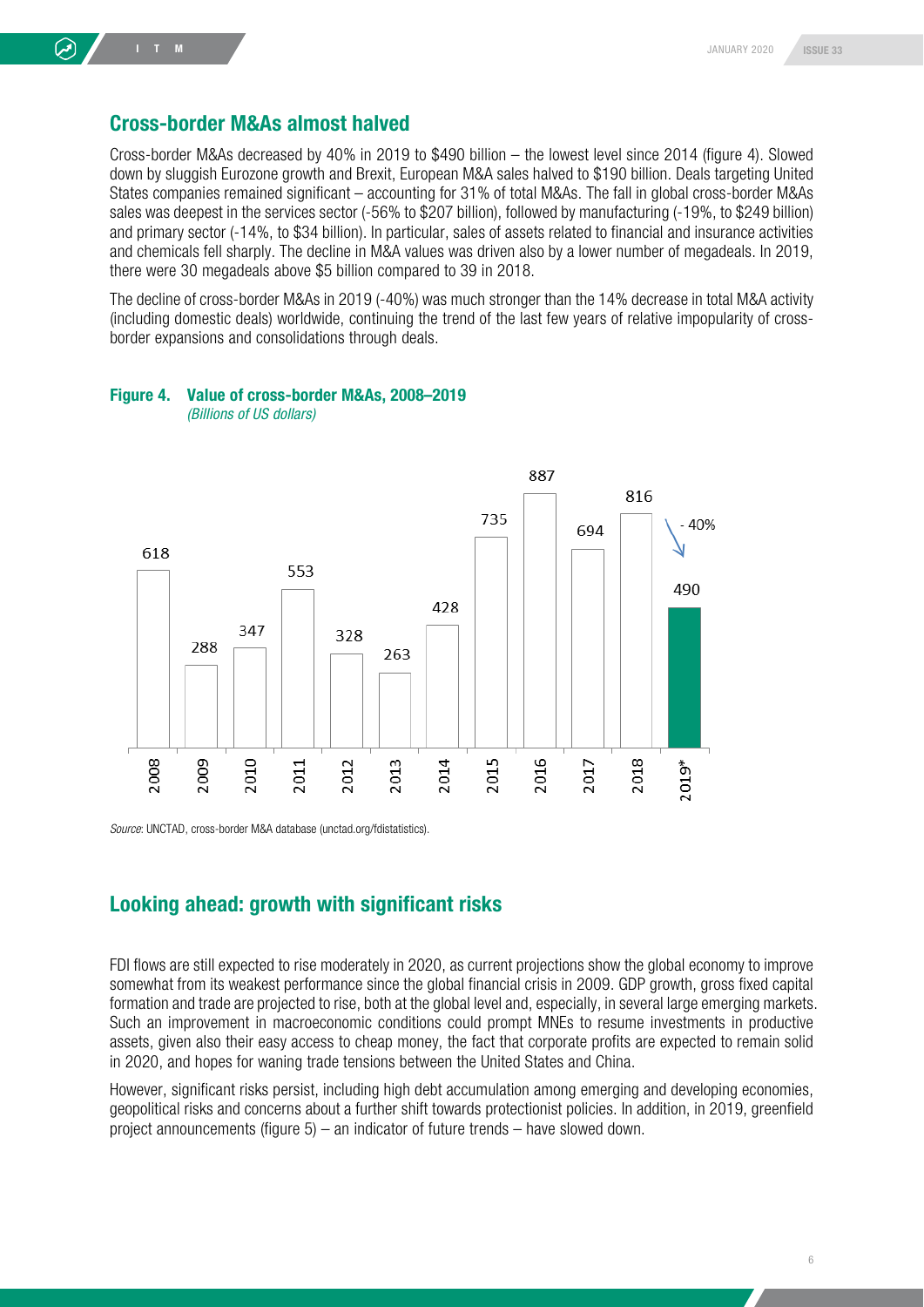



*Source*: UNCTAD, based on the information from the Financial Times Ltd, fDi Markets [\(www.fDimarkets.com\)](http://www.fdimarkets.com/). \* Preliminary estimate